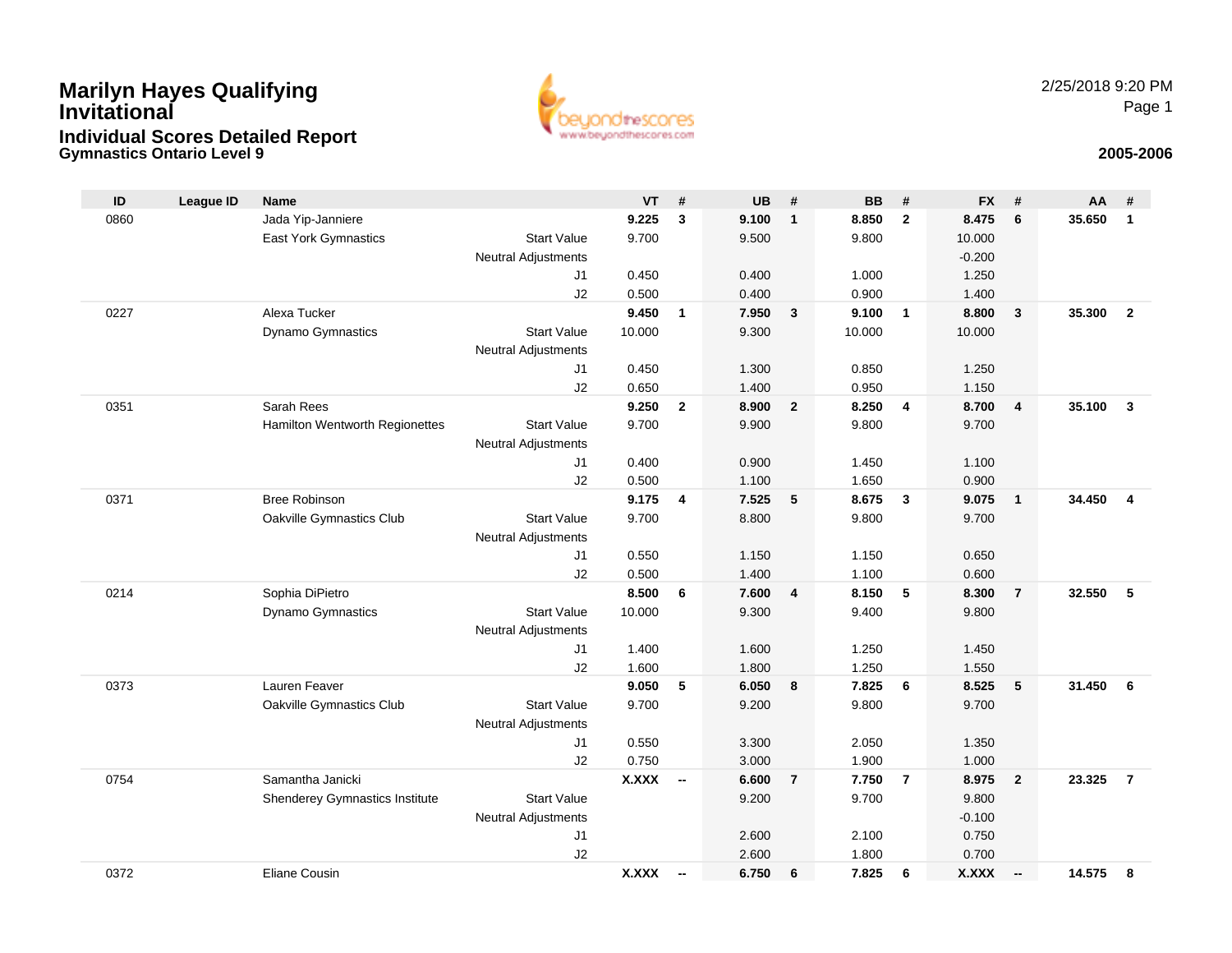## **Marilyn Hayes QualifyingInvitationalIndividual Scores Detailed Report**



2/25/2018 9:20 PMPage 2

| Individual Scores Detailed Report | www.beyondthescores.com    |       |       |  |
|-----------------------------------|----------------------------|-------|-------|--|
| Oakville Gymnastics Club          | <b>Start Value</b>         | 8.400 | 9.000 |  |
|                                   | <b>Neutral Adjustments</b> |       |       |  |
|                                   |                            | .600  | .150  |  |
|                                   | J2                         | .700  | .200  |  |

### **Gymnastics Ontario Level 92002 & Earlier**

**ID League ID Name VT # UB # BB # FX # AA #** 08588 Chloe Lin **X.XXX -- X.XXX -- X.XXX -- X.XXX -- 0.000 --** 0198 Mackenna Galbraith **8.875 <sup>1</sup> 8.250 <sup>1</sup> 8.375 <sup>1</sup> 8.325 <sup>1</sup> 33.825 <sup>1</sup>** Dancemakers Gymnastics Start Value 10.000 9.700 9.900 9.700 Neutral Adjustments J1 1.100 1.300 1.550 1.350 J21.150 1.600 1.500 1.400

### **Gymnastics Ontario Level 9**

**ID League ID Name VT # UB # BB # FX # AA #** 0863Kezura Souphommanychanh **X.XXX**<br>Hannah Chan **X.XXX** Hannah Chan **-- X.XXX -- X.XXX -- X.XXX -- 0.000 --** 0859 Hannah Chan **9.350 <sup>1</sup> 8.800 <sup>1</sup> 8.375 <sup>2</sup> 8.775 <sup>3</sup> 35.300 <sup>1</sup>** East York Gymnastics Start Value 9.700 9.900 9.800 9.800 Neutral Adjustments J1 0.350 1.200 1.500 0.950 J2 0.350 1.000 1.350 1.100 0268 Carina Rainho **9.150 <sup>2</sup> 8.150 <sup>2</sup> 7.800 <sup>3</sup> 9.075 <sup>1</sup> 34.175 <sup>2</sup>** Galaxy Start Value 9.700 9.700 9.300 10.000 Neutral Adjustments J1 0.600 1.750 1.350 1.050 J2 0.500 1.350 1.650 0.800 0370 Soraya Shahani **8.000 <sup>3</sup> 7.750 <sup>3</sup> 8.900 <sup>1</sup> 8.975 <sup>2</sup> 33.625 <sup>3</sup>** Oakville Gymnastics Club Start Value 8.600 9.400 9.800 9.800 Neutral Adjustments J1 0.600 1.500 0.900 0.900 J20.600 1.800 0.900 0.750

**2003-2004 A**